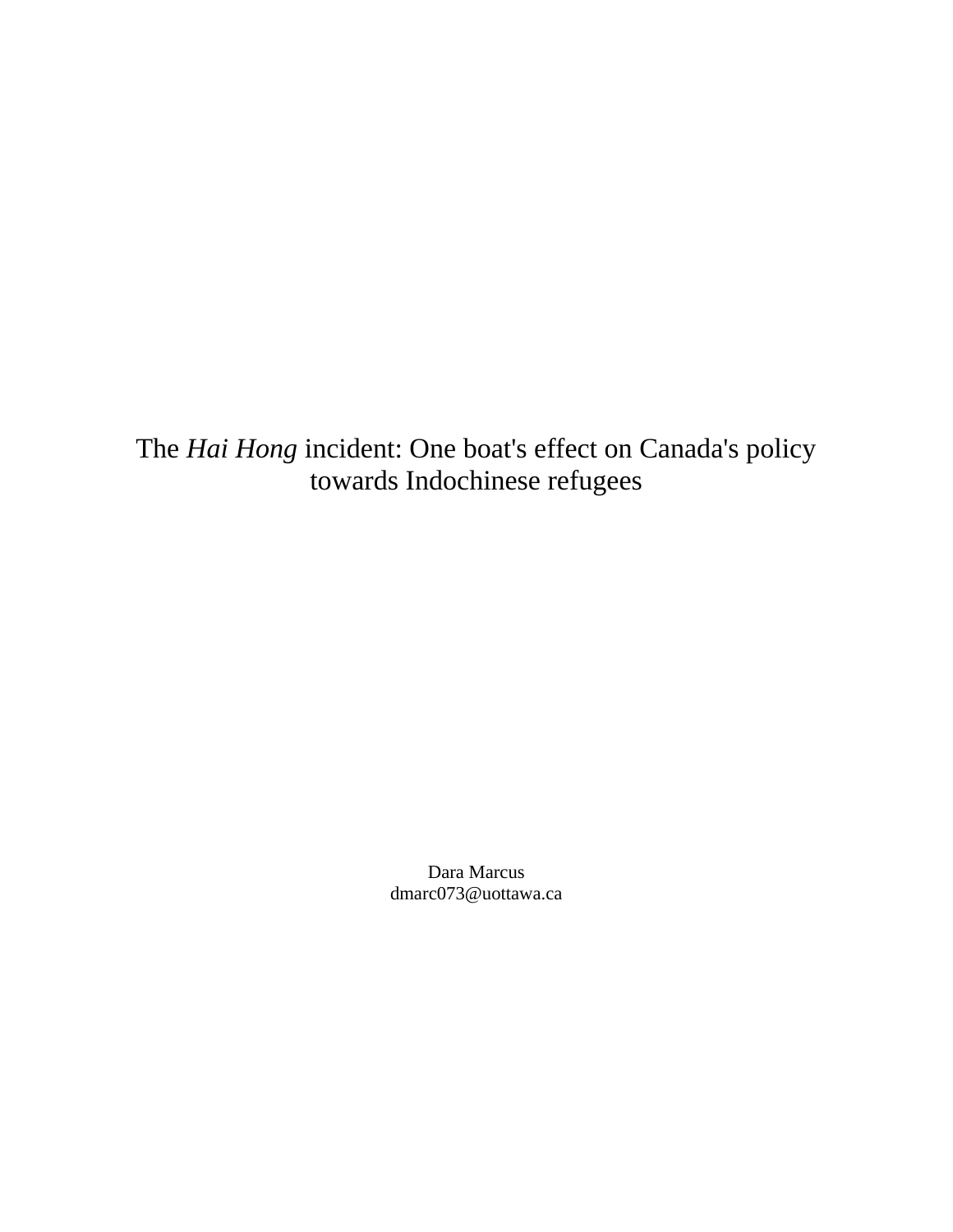# **The** *Hai Hong* **incident: One boat's effect on Canada's policy towards Indochinese refugees**

## **Introduction**

In October 1978, a boat carrying roughly 2,500 refugees garnered widespread attention across Canada and around the world. "Boat people" had been fleeing Vietnam since the fall of Saigon in 1975, but the *Hai Hong* incident transformed Canada's response to the Indochinese refugee movement. Refused permission to land in Malaysia, and with a disabled engine, the boat anchored off the coast of Port Klang, where it was caught in a standoff with Malaysian officials. With only 2,500 people on board, it was not an overwhelming problem within the scope of the Indochinese refugee movement, but it was an emergency situation for those on board the overcrowded boat, who lacked food, water, medical supplies, and adequate shelter. The *Hai Hong* attracted more media attention and prompted more public action than other Indochinese refugee situations had thus far. The *Hai Hong* situation set off the largescale implementation of the new immigration legislation that had come into effect just months earlier, including a coherent, humanitarian refugee policy, provincial involvement in immigrant selection, and the private sponsorship program.

In this paper, I consider the Canadian response to the *Hai Hong* situation within the historical framework of the *1976 Immigration Act* and related legislation. Beginning with an account of the context in which this event took place, I then review Canada's refugee legislation at that time, and the political, media, and public response to the *Hai Hong*. Lastly, I examine the event's effect on Canada's overall response to the Indochinese refugee issue.

#### **Background leading up to** *Hai Hong* **incident**

On April 30, 1975, Saigon was captured by the National Liberation Front and the People's Army of Vietnam, and South Vietnam was taken over by North Vietnam. As the Communist regime came into power, many South Vietnamese, especially those who had ties to the government, were jailed, forced into hard labour in re-education camps, or moved into New Economic Zones (NEZ). Professors, previous government employees, artists,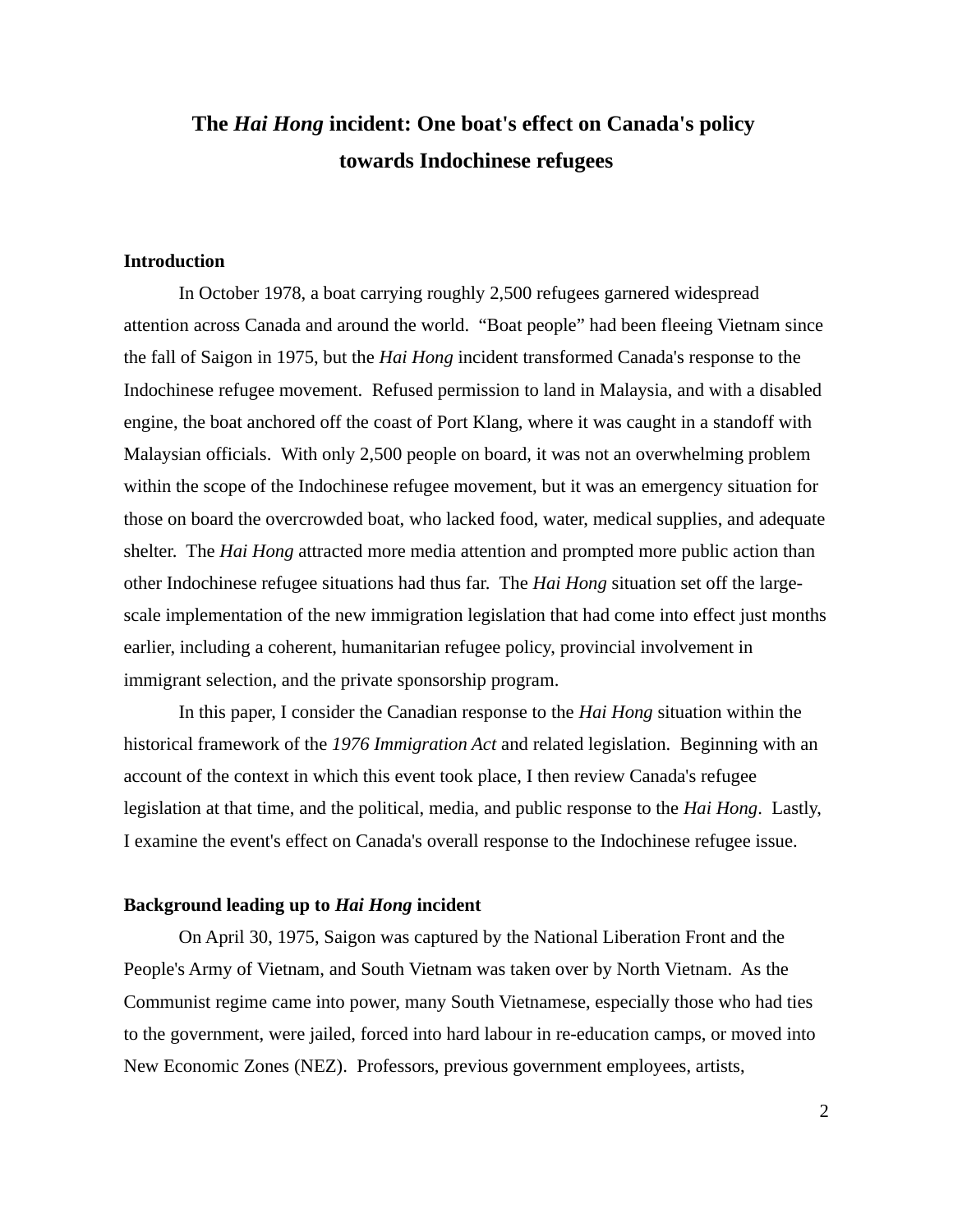businessmen, and draft-age youths felt pressure to flee Vietnam. Around 130,000 left in 1975, resettling mainly in the US (Chan 21). After the initial exodus, a steady flow of around 2,000- 5,000 people escaped Vietnam each month; however, starting in the second half of 1978, up to tens of thousands were fleeing each month, peaking at 21,505 in November 1978 (ibid. 37). While many escaped in secret, others bribed officials thousands of US dollars to allow them to leave.

The majority of passengers on the *Hai Hong* were South Vietnamese ethnic Chinese, who were in a position similar to that of the Ugandan Asians when they were expelled from Uganda in 1972. They were well-integrated into the South Vietnamese capitalist economy, controlling 70-80% of it, including 100% of the wholesale trade and about 50% of the retail trade (Tràn̂ 56), and ethnic Chinese owned 28 of the 32 banks in South Vietnam (ibid. 61). In 1975, many had their property and businesses seized, and in 1976, special taxes were introduced on excess profits, as the state attempted, and failed, to gain control over the economy in South Vietnam. In response to this failure, a campaign, code-named "X2," was launched on March 23, 1978, clamping down on private business. The government confiscated goods from tens of thousands of businesses and ordered people out of the cities to settle in the NEZ, where there was usually very little to eat, and virtually no means of making a living (Chan 41). Relations between the Vietnamese and Chinese governments had been slowly deteriorating since the fall of Saigon, and on April 30, 1978, the head of the Overseas Chinese Affairs Office of the State Council in Beijing stated that "the Vietnamese authorities had stepped up their expulsion of 'Chinese residents';" over 40,000 had been expelled since the start of April, and this number would exceed [1](#page-2-0)60,000 by mid-July (Chan 39). $^1$  Those living in South Vietnam were unable, and often unwilling, to escape to China, by land or by boat, and many therefore set out toward Malaysia and Indonesia.

On August 24, 1978, an old ship called the *Southern Cross* was supposedly going to pick up a load of salt in Bangkok, Thailand. Instead, it docked in Ho Chi Minh City, Vietnam, and picked up 1,250 people who had paid the government for their freedom. The ship was escorted by government officials out to open waters, where it then radioed for help, claiming

<span id="page-2-0"></span><sup>1</sup> China responded by closing its border with North Vietnam, leaving many of those attempting to escape with no alternative but to go by boat to Hong Kong. Most of the ethnic Chinese in North Vietnam had been integrated into the socialist economy before being expelled, and desired to go to China.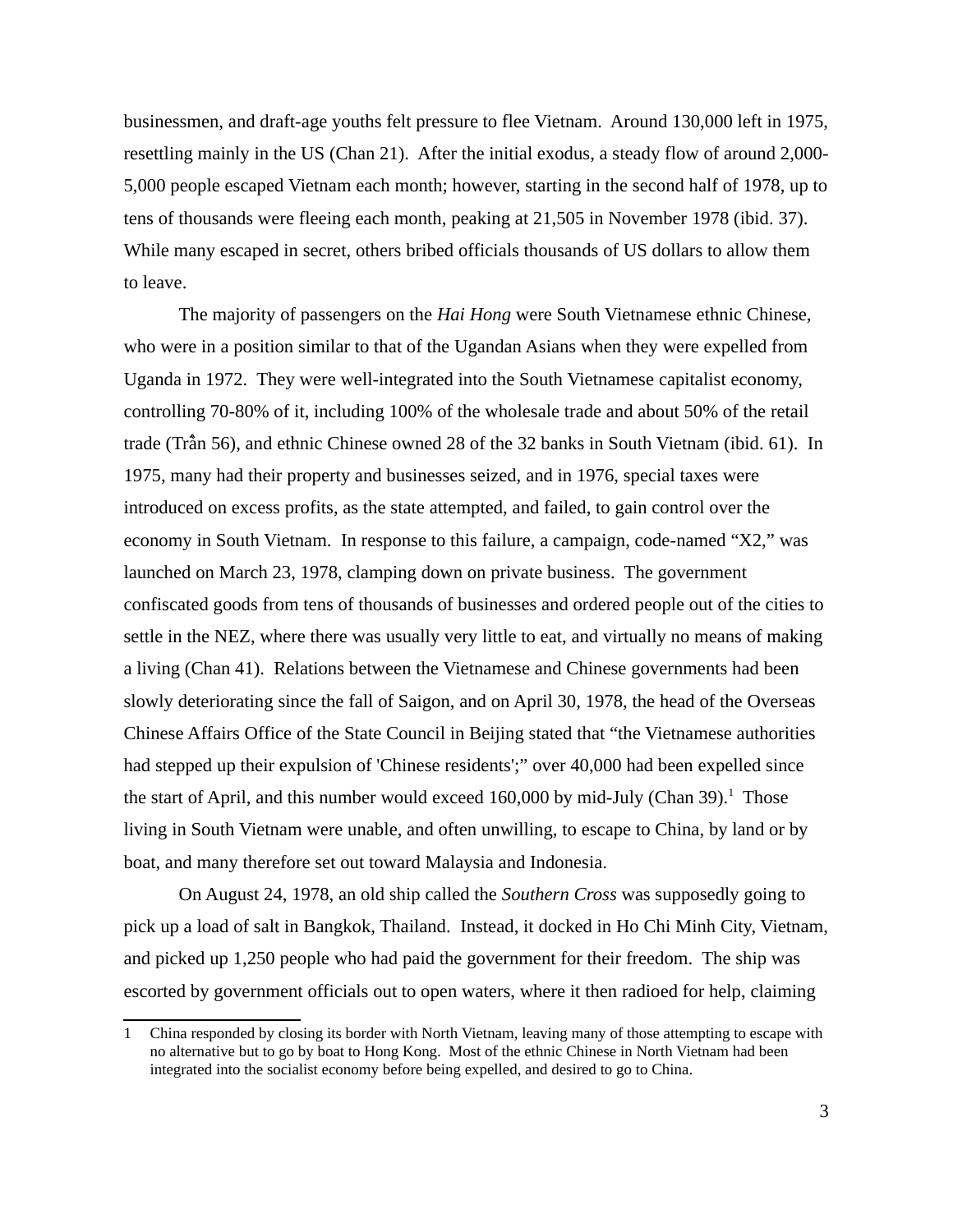to have just picked up refugees from a boat in crisis. Neither Singapore nor Malaysia believed the story, and refused to allow the boat to land. The passengers were dropped off on an uninhabited Indonesian island, where the United Nations High Commissioner for Refugees (UNHCR) assumed control of the situation and convinced Indonesia to put the boat people in refugee camps that had already been established for Indochinese refugees.

Due to the financial success of the *Southern Cross* venture, the same group decided to purchase another boat and fill it with more Vietnamese willing to pay dearly for their freedom (Davies 99). The *Hai Hong* was built in 1948 in Panama, and purchased for scrap metal in 1978. Instead of going to Hong Kong where it would be demolished, the rusting boat docked in Vietnam, where the captain and crew intended to pick up 1,200 passengers. However, the government forced them to take an additional 1,300 people. Those fleeing included a few young people escaping military conscription, but the vast majority were ethnic Chinese. Each refugee paid roughly \$3,200 US, or 16 bars of gold: ten to Vietnamese officials, and six to the boat promoters. The *Hai Hong* departed Vietnam on October 24, 1978, with roughly 2,500 passengers on board.

From the Mekong Delta, the boat headed toward Indonesia, but was blown off-course and damaged by Typhoon Rita. With engine trouble, and virtually no food or water, the *Hai Hong* spent several days attempting to land in Indonesia and being turned away, and finally dropped anchor near Port Klang in Malaysian waters. However, because the passengers had paid the Vietnamese government to let them leave, Malaysia, like Indonesia, refused to accept them as refugees. Malaysia voiced legitimate concern that accepting these "boat people" as refugees would simply encourage the trafficking of refugees from Vietnam.

The *Hai Hong* stayed anchored offshore, receiving food and medical supplies delivered by the UNHCR and the Red Crescent. Malaysia, like Indonesia and Thailand, had not signed the UNHCR Convention relating to the Status of Refugees, and were technically not held to the same expectations as those countries that had signed. Malaysia was also trying to avoid increasing the number of people already in its Indochinese refugee camps; the price of acceptance to a Malay camp was that someone else would have to leave, whether via acceptance by another country, or voluntary repatriation. Many countries, including Canada, expressed sympathy for the plight of the *Hai Hong* passengers, and argued with Malaysia and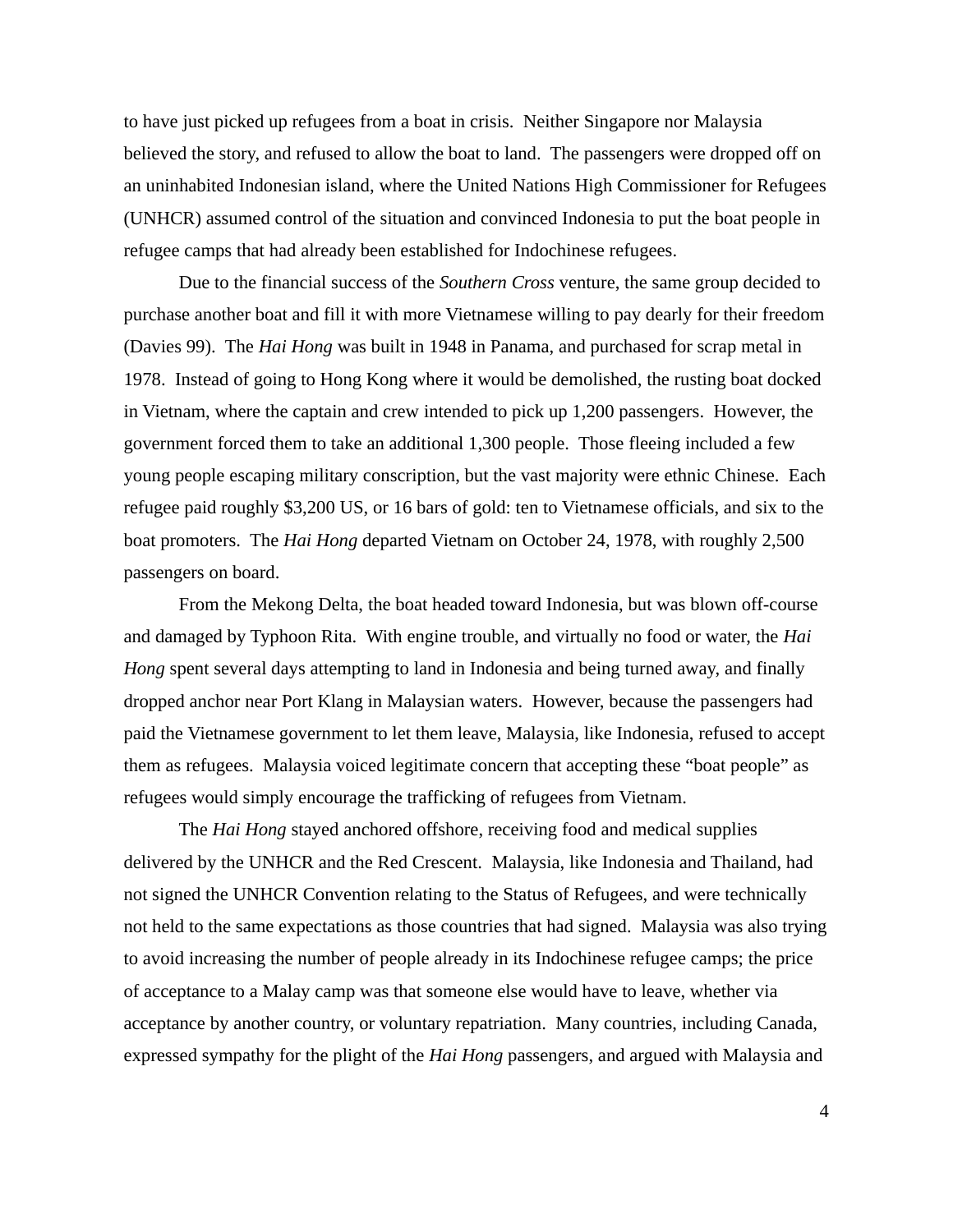each other over what was to be done, but initially avoided making any concrete commitments. Malaysia finally announced its intention to tow the disabled boat out to open waters and leave those on board to their fate. Bud Cullen, then the Minister of Employment and Immigration Canada, felt that "Malaysia was calling our bluff, and heaven knows they had every right to, having accepted something in excess of 35,000 refugees" (Pappone 14).

### **The Situation in Canada**

At this time, Canada was working with its new *Immigration Act of 1976*, which came into effect in 1978. Before the new legislation was enacted, Canada's response to refugee crises was decided on a case-by-case basis. One purpose of the new legislation was to have a humanitarian refugee policy that stood apart from Canada's other immigration considerations, instead of the series of *ad hoc* responses employed up until that time, which were "influenced by many factors, among them political and economic factors" (Somerset 108). Refugee movements were no longer a once-in-a-decade issue; there was a need for a consistent policy on how to address them, rather than just deciding, each time a refugee crisis arose, whether it included immigrants who could benefit Canada.

The *Immigration Act of 1976*, reflecting Canada's recent pro-diplomacy, pro-peacekeeping, pro-aid attitude,<sup>[2](#page-4-0)</sup> had a focus on who should be allowed into Canada rather than who should be kept out, and included refugees as a new immigrant class, exempted from the point system used to determine the admissibility of potential immigrants. This new class included not only refugees fitting the UNHCR definition, but also "persecuted and displaced persons who do not qualify as refugees under the rigid UN definition," but whom the cabinet declares to nevertheless be in need of humanitarian assistance (Knowles 209). Refugees were exempt from being barred for medical or health reasons, and were not held to the same standards as economic immigrants regarding the ability to establish themselves successfully in Canada.

However, despite these new regulations for refugees, economic concerns were still

<span id="page-4-0"></span><sup>2</sup> At this time, Canada had peacekeeping missions in Cyprus, the Middle East, Southern Africa, and Vietnam. In 1968, the Canadian International Development Agency had been formed; in 1970, Canada set a target of allocating 0.7% of GDP to foreign aid, and the International Development Research Centre was created. In addition, in the early 1970s, Canada was one of the first Western nations to establish diplomatic relations with the People's Republic of China.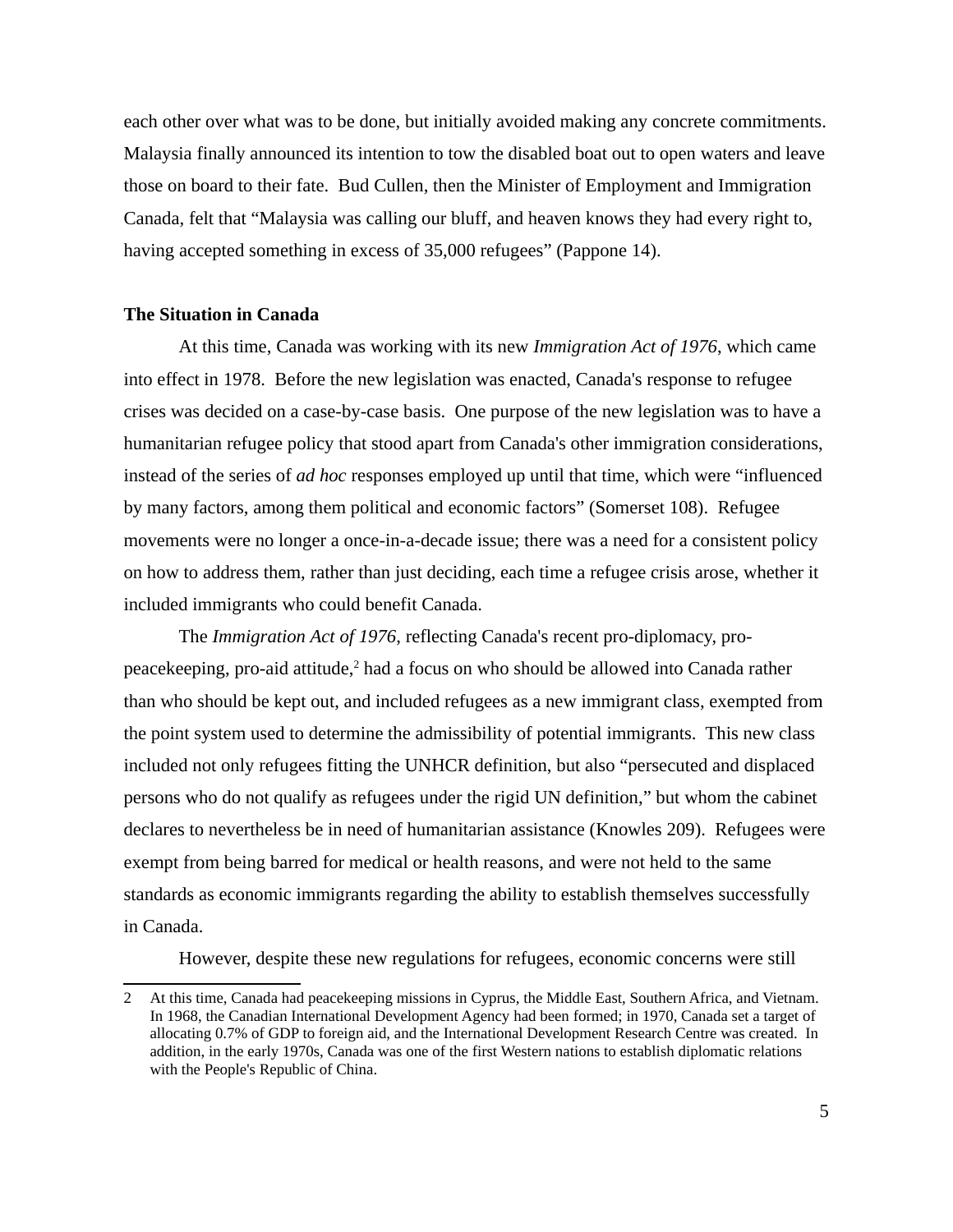likely in play. In the 1950s and 60s, Canada's need for skilled labour was filled by refugees from Hungary and Czechoslovakia, "with perhaps a corresponding desire to embarrass the Soviet Union adding an international political incentive" (Somerset 108). Somerset suggests that "[w]hen the refugee exodus from Europe came to an end in the late 1960s, it was Canada's continuing demographic and economic needs for immigration which led to the acceptance of refugees from further afield" (109).

The *Immigration Act of 1976* also allowed for provinces to make individual immigration agreements with the federal government. In the 1970s, Québec's government had realized it was facing the lowest birth rate in Canada, and fewer immigrants than desired were choosing to settle there, so Québec took advantage of this legislation to obtain the right to select its own immigrants, based on the need to promote its French language, culture, and society. On February 20, 1978, Cullen and his Québec counterpart, Jacques Couture, signed the Cullen-Couture agreement, giving Québec the freedom to choose and recruit its own immigrants (Knowles 218). This agreement would have a significant effect on Canada's approach to the *Hai Hong* issue, as well as later Indochinese refugee resettlement decisions.

Of equal importance was the new private sponsorship program, according to which, "in addition to informal assistance, interested groups [churches, volunteer groups, and organizations of at least five Canadian citizens, called Groups of Five, or G5] could also 'sponsor' one or more refugee families, over and above any number involved in the government's refugee program" (Chénier-Cullen 203). The refugee sponsorship program came into effect April 10, 1978 (Pappone 22). However, the Canadian public would not embrace it until after the *Hai Hong* incident.

Canada first accepted a large group of non-European refugees with the Ugandan Asian movement in 1972, widely considered one of the most successful refugee resettlement programs in Canadian history. Somerset mentions that, before 1978, "Canada had considerable experience in the resettlement of refugees, and by 1978 a specific legal structure existed for their reception and resettlement" (109). Thus, when large numbers of Indochinese began to flee their home countries, Canada had the know-how and legal means to play a significant role in addressing the issue.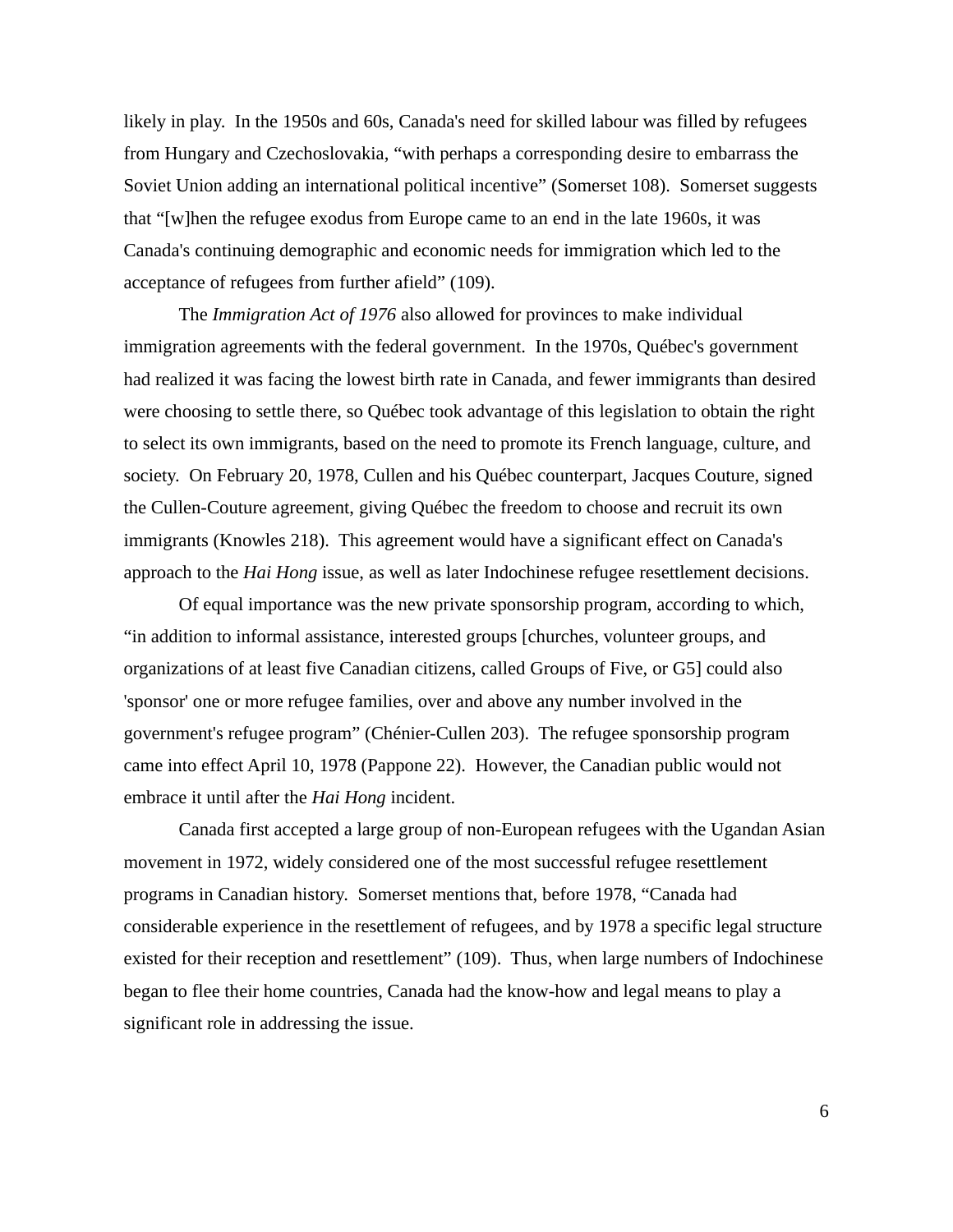#### **Canada's response to the** *Hai Hong*

In a Cabinet document from June 26, 1975, Minister Andras, Cullen's predecessor, "stated that he would not be seeking authority to admit Vietnamese and Cambodian refugees beyond the 3,000 already authorized by Cabinet" (A-5-a, Volume 6457 2). Later, however, it turned out that the Government of Canada's commitment to the Indochinese refugee issue "had been inching up since October 1976, from an annual quota of 180 Vietnamese 'boat people' to 50 families a month by January 1978" (Anderssen and Jiménez 2). Between 1975- 1978, Canada had already accepted 9,060 Indochinese refugees:

Most of them had settled in Montreal, Calgary, Edmonton, and Toronto, and in smaller numbers elsewhere. Most of these refugees were professionals or highly skilled, and many of them were able to find employment. In general, it would seem that their resettlement had been reasonably successful. (Somerset 109).

In June 1978, Cullen announced an additional "special refugee movement to admit up to 20 families of [Kampuchean] Indochinese refugees a month into Canada up to an unannounced total of 1000 persons... It would seek the assistance of voluntary organizations and churches in helping the new immigrants to become established with the backing of Federal Government funds" (Cullen 305-78MC 4-5). Until the *Hai Hong* incident changed the landscape of media and public opinion, the intention was to continue accepting 70 families a month.

On November 15, three weeks after the boat left Vietnam, and six days after anchoring in Malaysian waters, the first articles about the *Hai Hong* situation started appearing in newspapers in Canada. At first, media coverage mainly discussed Malaysia's unwillingness to allow the refugees to land, "because of reports that the ship [was] owned by a syndicate" that charged for passage (UPI *The Gazette* 15/11/78). There was limited suggestion that Canada was "willing to consider refugees holding promise-of-visa letters" that had been handed out by Canadian officials before the fall of Saigon, as well as those "with relatives in Canada" (CP *The Gazette* 15/11/78). Ottawa was also willing to consider taking others, but was "awaiting results of an investigation into the plight of the refugees by the UN commission" (Gazette News Services *The Gazette* 16/11/78).

At this point, Couture made use of the Cullen-Couture agreement and his provincial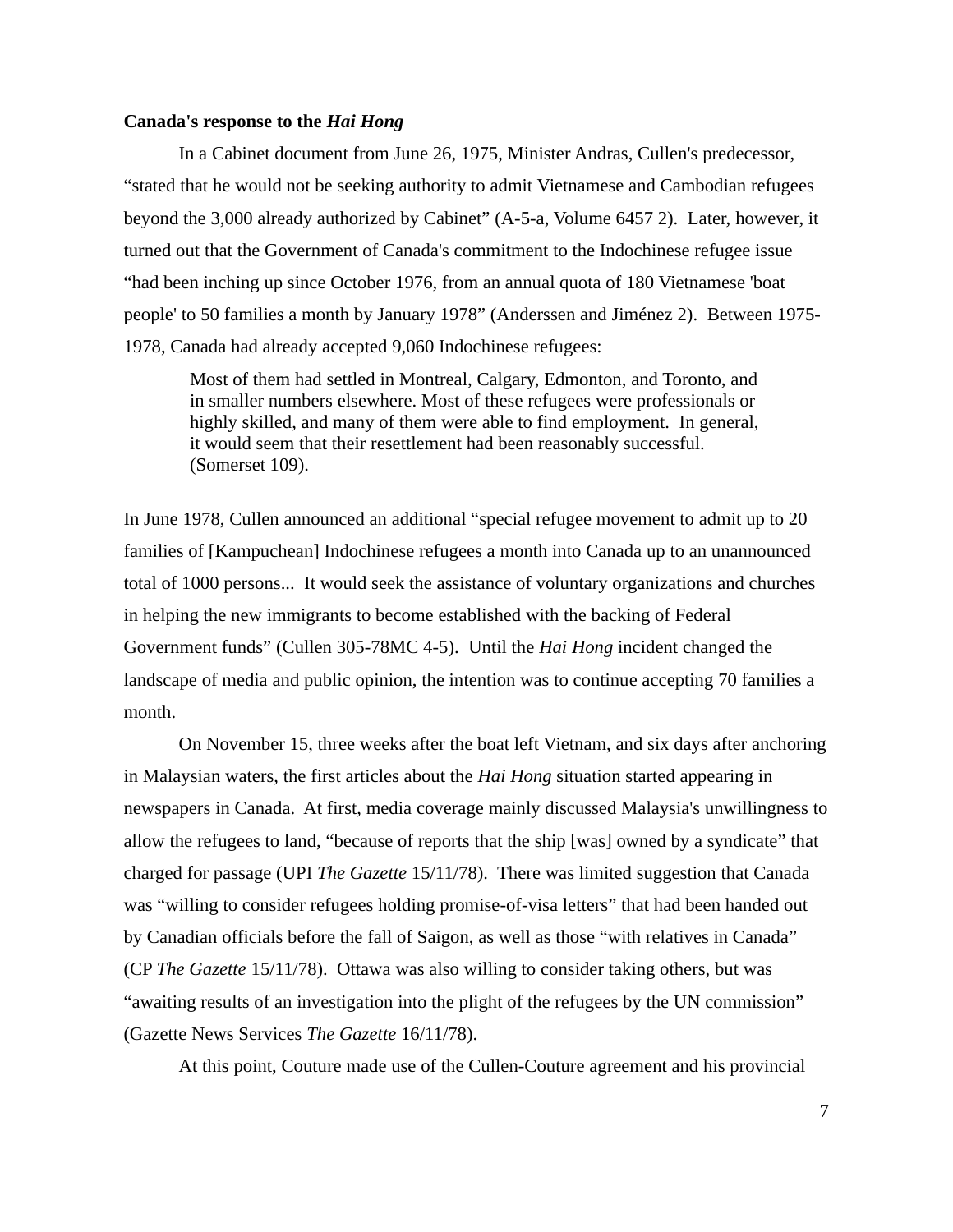powers, announcing, on November 15, that Québec "would be willing to accept at least 200 *Hai Hong* refugees, or 30% of the number Canada accepted, if that number exceeded 200" (Pappone 15). For Québec, it made sense to accept some of the refugees; not only did the province already have a fairly large Vietnamese population, but also, as Vietnam was a former French colony, many Vietnamese spoke French already, fitting well into the Cullen-Couture agreement's objectives. There was also a strong political motivation to this stance; Couture was a minister of the separatist Parti Québécois, and as such, there was value in taking action and leading the federal government on international issues. By announcing Québec's willingness to accept 200 refugees from the *Hai Hong*, Couture demonstrated Québec's will to act separately from the federal government; the new provincial immigration powers made it possible to do so.

However, despite Couture's announcement, with the current monthly quota of 70 families, there was little expectation that Canada would actually accept more Indochinese refugees, and although media coverage on the refugees increased, there was no general suggestion that Canada should raise its intake. Francophone newspapers began running long stories, not just about Malaysia's unwillingness to accept the refugees, but also in-depth descriptions of the situation from journalists who visited the *Hai Hong*, who reported that "one literally walks on people, men, women, children, and elderly, stretched out or squatting, visibly exhausted and distressed, yet maintaining, without exception, great dignity" (Paringaux  $16/11/78$ ).<sup>[3](#page-7-0)</sup> Other newspapers, concentrating on the refusal of Southeast Asian countries to accept the *Hai Hong* passengers, began to run editorials appealing to humanity in general, not suggesting that Canada accept the refugees, as "[a] Vietnamese peasant would find it all but impossible to adjust himself to this different world, culture, and climate," but that the Canadian government "induce our Malaysian friends to take in some of the sick and hapless human cargo" on the *Hai Hong* (Editorial *The Toronto Star* 15/11/78).

In the meantime, the UNHCR and various countries, including Canada, were engaged in talks with the Malaysian government. The UNHCR had taken the position that the *Hai Hong* passengers were refugees, and, with a personal appeal from Poul Hartling, the United

<span id="page-7-0"></span><sup>3</sup> My translation. Original: "on marche littéralement sur les gens, hommes, femmes, enfants et vieillards, étendus ou accroupis, visiblement épuisés et angoissés, mais demeurant, sans exception, d'une grande dignité."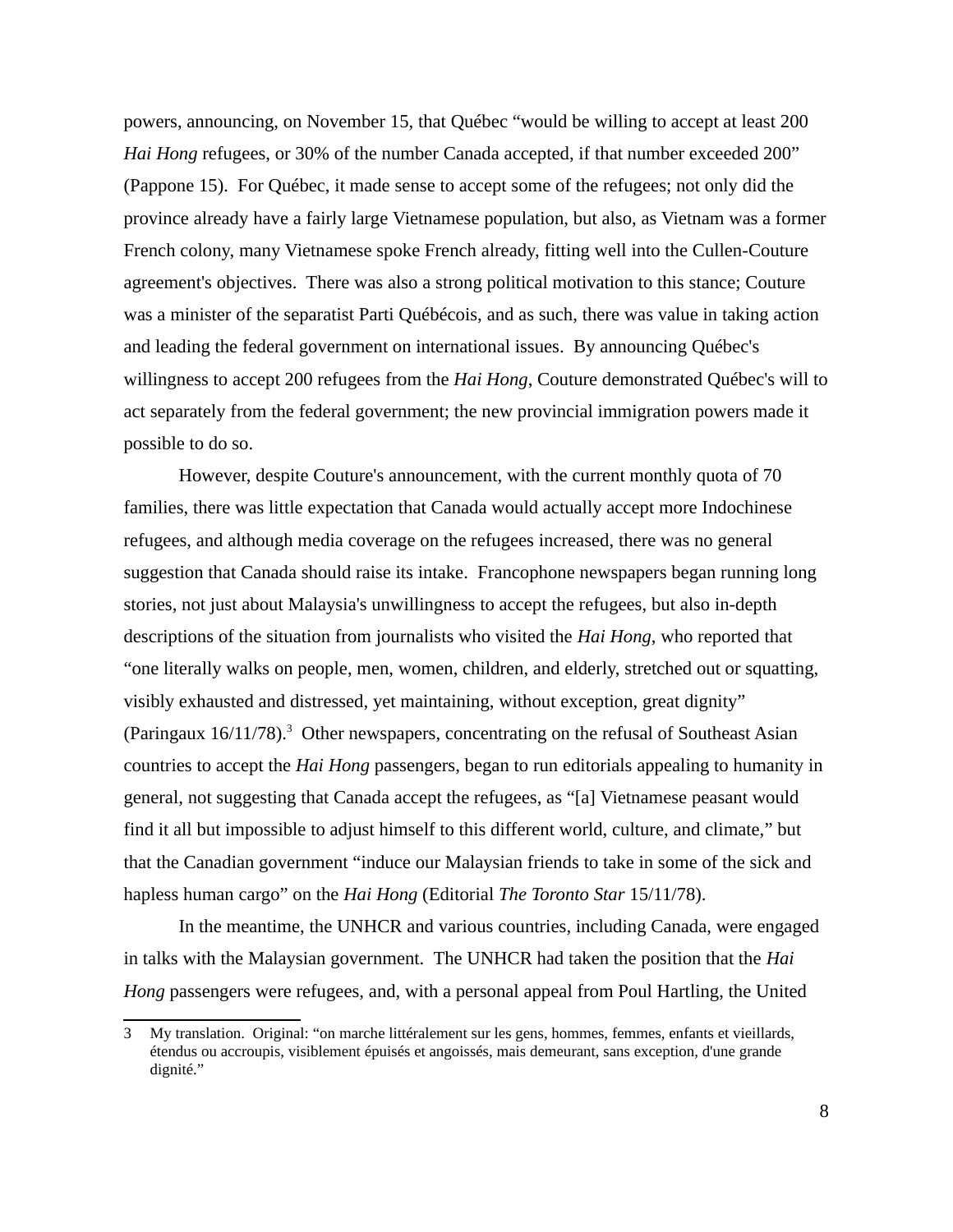Nations High Commissioner for Refugees, "began to pressure the Malaysians to allow them to go ashore," (Pappone 12). However, Malaysia continued to deny the boat's occupants were refugees, citing their paid passage. Ottawa and other governments worked to convince Kuala Lumpur to delay towing the *Hai Hong* out to open waters; however, with no concrete commitments from any country, Malaysia continued its threat and tightened security around the vessel. After several meetings, Malaysian officials finally agreed to recommend to their Prime Minister that they "delay forcing the *Hai Hong* out to sea long enough to give the UNHCR and other countries time to make resettlement arrangements" (Pappone 14). However, if the PM agreed, the recipient countries would "have to take immediate action to... remove [the passengers] from Malaysia" (ibid. 14).

The decision the Government of Canada faced regarding the *Hai Hong* involved a moral dilemma: although it did not want to abandon the 2,500 refugees on board the *Hai Hong*, accepting them would mean bypassing tens of thousands of refugees already in camps awaiting resettlement, including over 35,000 in Malaysia alone. Cullen wondered if, in this case, Canada should "give priority to people on the *Hai Hong* who had just arrived" (Pappone 15). He publicly stated that Canada would support whatever position the UN took, but he felt that the UNHCR was taking too long to decide how to handle the situation. He was determined to take quick action on the *Hai Hong*, and he was convinced Canada should take a leadership role, a "commitment of such magnitude that other countries would be encouraged to follow," despite concern that Canada might end up "caught with the whole thing" (ibid. 19). In the end, Cullen chose to take the risk, allowing the emergency situation of the *Hai Hong* to trump fairness to the refugees waiting in camps.

As previously mentioned, Couture had announced earlier that Québec would accept 200 *Hai Hong* refugees; Cullen later described Québec's offer as "the first real break" for Canada's involvement in the *Hai Hong* issue (Pappone 15). The federal government's decision to commit to taking 600 refugees was made quickly, with little Cabinet discussion. It was not without support, however, as Cullen noted that the media was "pushing [us] in the very direction that we wanted to go by constantly asking us what we intended to do" (Cullen quoted in Pappone 15). Members of Parliament "kept up their questioning in the House of Commons, and telegrams and letters from the public flowed into the [Employment and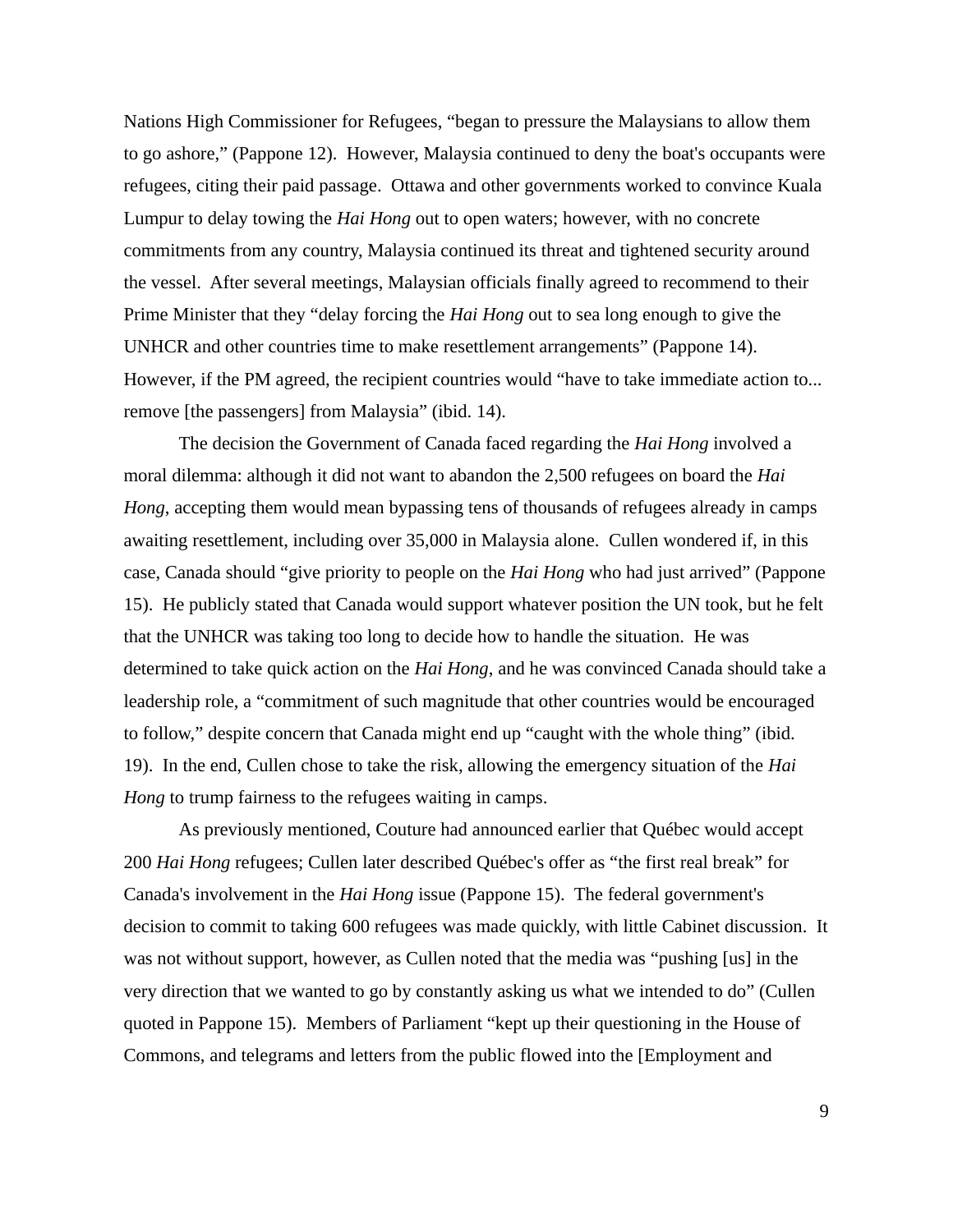Immigration] department" (ibid. 15). The media had succeeded in capturing Canada's attention on the issue.

Canada did not end up acting alone. France and the US announced their intentions to take some of the refugees around the same time as Canada, although Canada was the first country to select, process, and remove people from the *Hai Hong*. In the end, Canada took 604, the United States took 897, the Federal Republic of Germany accepted 657, France took 222, Switzerland accepted 52, New Zealand took 9, and Australia accepted 8.<sup>[4](#page-9-0)</sup> In addition, the US volunteered to take any refugees left over at the end of the selection process; the last group of 76 refugees left the *Hai Hong* on April 24, 1979, bound for the United States.

#### **Canadian Public and Media Reaction to the Decision**

With the high profile of the *Hai Hong* incident in Canada, the media and public reactions to the government's handling of it were sure to have significant consequences for further dealings with the Indochinese refugee crisis. While the crisis was over for the 2,500 people on the *Hai Hong*, there were still tens of thousands of people waiting in refugee camps; 61,000 Vietnamese had escaped to Malaysia in 1978 alone, with another 49,000 landing in Indonesia (Robinson 42). The Government of Canada noted in its *Indochinese Refugee Program* report that Canada "took special measures to accept 600 refugees from the *Hai Hong*, thus breaking the impasse in that difficult situation. The dramatic *Hai Hong* situation together with the increasing exodus from Viet Nam have heightened Canadian media and public interest in and sympathy for these people" (Indochinese Refugee Program 4). Indeed, although the newspapers had regularly mentioned the crisis going on in Southeast Asia, with the *Hai Hong* standoff, the amount of coverage grew considerably. We will now examine the reaction to the government's acceptance of the *Hai Hong* refugees and see how it opened the possibility of increasing resettlement in Canada beyond 70 families a month.

The first sign of the media's response came at the press conference where the announcement was made. It was three days after the Québec National Assembly "voted unanimously... to ask federal government permission to accept 200" of the *Hai Hong* refugees

<span id="page-9-0"></span><sup>4</sup> Interestingly, resettlement in Germany was conducted through an individual program set up by the Minister of the State of Niedersachsen, and all refugees accepted by Germany were resettled there (Iken 1).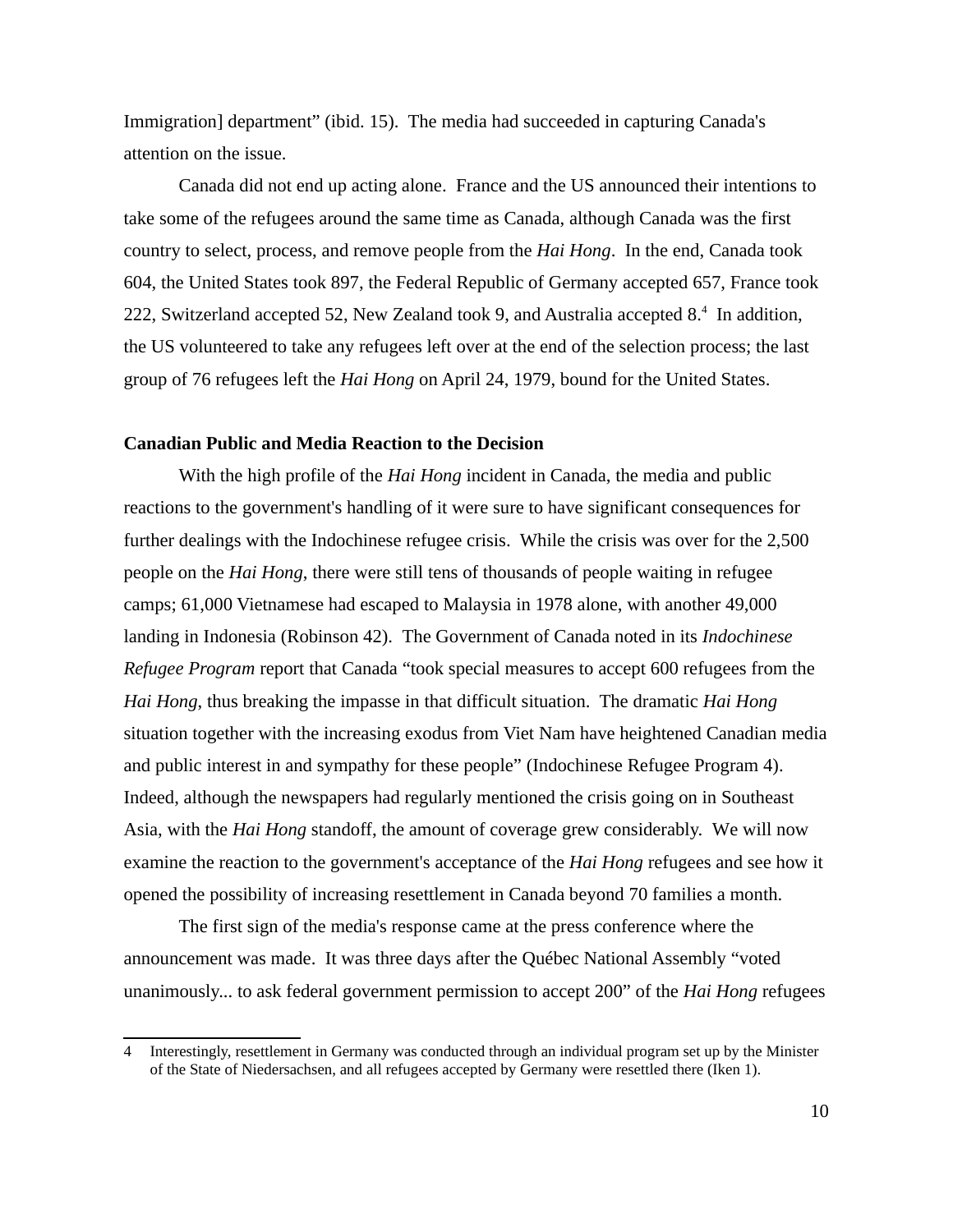(CP Teletype 16/11/78) that Cullen and External Affairs Minister Don Jamieson held a news conference to announce Canada's intent to accept 600 *Hai Hong* passengers, and officially accept Québec's commitment to resettle one-third of them. Cullen had voiced concern that, as the news conference would be held during a political convention, "it might very well appear to be a bit of political hokery pokery" (Pappone 21), and the initial feeling seemed to confirm these fears. However, when the reporters began asking questions, the tone quickly changed course, and the journalists "became interested and emotionally involved," rather than turning the public against the government's stated commitment (ibid. 22).

The day after Cullen's announcement, the newspapers applauded Canada's intention to accept 600 refugees, with articles such as "Canada first to offer haven" and "Selection of 'lucky 600' refugees to begin today" (*The Toronto Sun* 19/11/78 and *Ottawa Journal* 20/11/78). Media coverage then concentrated on what was being done to prepare for the refugees' imminent arrival, and to what extent and how many each province was willing to commit. In addition, newspapers frequently published human-interest profiles of Vietnamese refugees already settled in Canada (as fifty families of "boat people" had been quietly arriving each month). The profiles indicated an enthusiastic embrace of the goal to rescue at least the *Hai Hong* refugees, and cheerful stories of Vietnamese refugees experiencing Canadian food and snowy winter for the first time warmed the public further. The reaction of the media set the overall tone for how the story would unfold before the public, and how Canadians would then react to the ongoing Indochinese refugee issue.

However, despite the media's presentation of near-universal goodwill and acceptance of the *Hai Hong* refugees in Canada, a few dissident voices came through, as well. The weakened economy made many concerned about the possibility of an increase in taxes to pay for refugee resettlement, or immigrants taking jobs from Canadians (Letters to the Editor: 03/12/78 *The Toronto Sun;* 11/12/78 *The Toronto Star*). Some mentioned that Canada's unemployment rate was the highest it had been in years, and that people whose ancestors had helped settle Canada "[were] going hungry and [had] no work and yet our government [was bringing] these people here" (11/12/78 *The Toronto Star*).

As if in agreement with this viewpoint, Alberta Manpower Minister Bert Hohol sent a communication to Cullen November 21, stating that his province would accept up to 50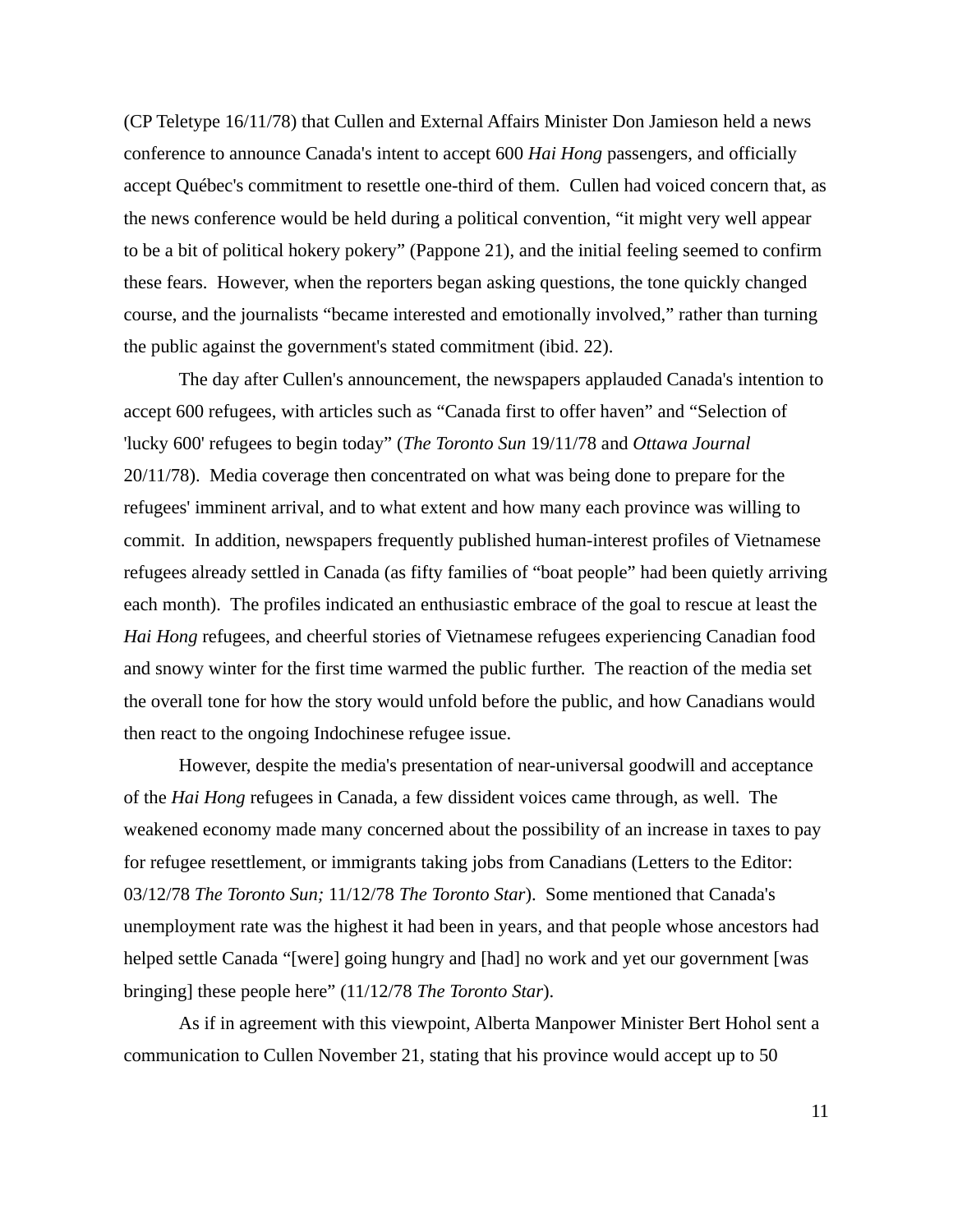refugees, but only if the federal government covered full funding of health expenses, language schooling, and job training (CP *Ottawa Journal* 04/12/78*).* Hohol stated that "[i]t must be clearly understood that Alberta expects this support to be continued, if necessary, for up to three years, at which time these people can become Canadian citizens" (Jaremko 05/12/78). The communication was publicly released, and, especially juxtaposed with Québec's ready acceptance, whatever the cost, of at least 200 refugees, this provided extensive fodder for shaming Alberta's government. Canada's public, roused by the media into goodwill toward the refugees, refused to listen when Hohol tried to revise the record and accuse Cullen of deliberately misunderstanding him. Letters to the editor generally commended the federal government's action on the *Hai Hong*, criticized wealthy Alberta's stinginess, and suggested Canada could accept far more Indochinese refugees (Letters to the Editor *The Toronto Star*  11/12/78). The public outcry against Hohol and Alberta demonstrated the prevailing attitude of goodwill and desire to help the Indochinese refugees.

After announcing the acceptance of the 600 refugees from the *Hai Hong* in November, immigration service providers were overwhelmed with the public's offers of assistance with babysitting and housing, and donations of furniture and clothing. Not wanting to pass up the public's generosity, the government announced they had all the help they could use for the *Hai Hong*, but asked the public to keep in mind the steady flow of Indochinese refugees into Canada who would continue arriving in need of such assistance (Pappone 48).

With the *Hai Hong* incident, from the general opinion that, although something had to be done, Vietnamese refugees would not adapt to life in Canada, the media coverage, editorials, and public letters to the newspapers changed to suggesting that Canada "has been welcoming persecuted people for many years... [We] should admit at least 10,000-20,000 of the refugees in a similar action as in 1956 from Hungary, in 1968 from Czechoslovakia, or refugees from Chile" (*The Toronto Star* 11/12/78), and that "the least we can do is commit ourselves to... welcome 20,000 of the boat people to Canada as quickly as they can be brought here. Taking that number would be no reason for self-congratulation. But it would be a start" (*The Globe and Mail* 06/12/78). With more and more refugees fleeing Vietnam and Democratic Kampuchea every day, the overall positive response to the *Hai Hong* refugees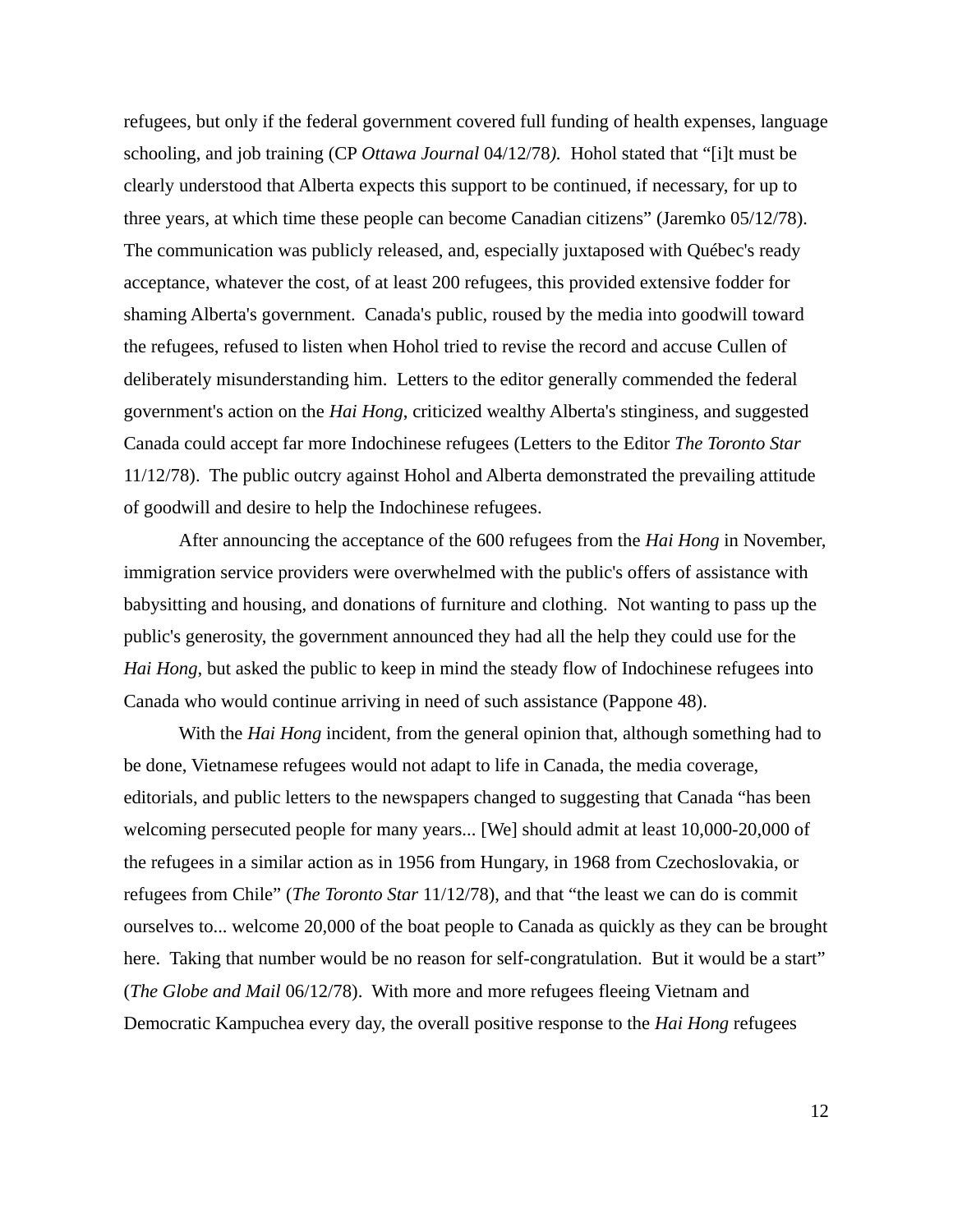would be conducive to policy changes the government would make in order to accept a far greater number of Indochinese refugees.

### **Post-***Hai Hong* **Policy**

As the public interest and desire to help the Indochinese boat refugees increased, the problem in Southeast Asia intensified, as well. From 21,505 in November of 1978, the number of people fleeing monthly by boat from Vietnam hit a peak of 54,871 in June 1979 (Chan 37). By mid-1979, over 700,000 Vietnamese had fled, and over 200,000 of these were still in Southeast Asian refugee camps, awaiting resettlement (Vo 163). Canada's 1976 *Immigration Act* provided the policy means of increasing the number of Indochinese refugees, including the acceptance of those who might not adapt well to Canadian life, and the implementation of the private sponsorship program.

By the end of 1978, the Canadian public's "overwhelming response in terms of material and volunteer help for the *Hai Hong*... provided the impetus for Cullen" to announce a new goal for Canada regarding Indochinese refugee resettlement (Pappone 21-22). The 1979 *Annual Plan for Refugee Resettlement* specifically pointed out private sponsorship as a means to accept more refugees:

To further broaden the range of refugees who can meet the standards for admittance, the Act makes provision for volunteer groups to sponsor refugees. These groups sign a legal undertaking to provide initial support and resettlement assistance during the first year in Canada. This will allow Canada to admit refugees who could not otherwise be considered capable of successful establishment. (631-78RD 3)

With the private sponsorship program in mind, and the consistently-encouraging media publicity, the government's *Indochinese Refugee Program for 1979* implemented an immediate "expanded program to accept 5,000 Indochinese refugees in the calendar year 1979, on the basis of an increase in the present metered intake from 70 to 200 families a month" (630-78RD 2). The government was prepared to re-evaluate the numbers if necessary; the Cabinet agreed "that the Minister of Employment and Immigration report back to Cabinet no later than July 1, 1979 on whether there is need to increase the government's commitment for Indochinese refugee resettlement (ibid. 2).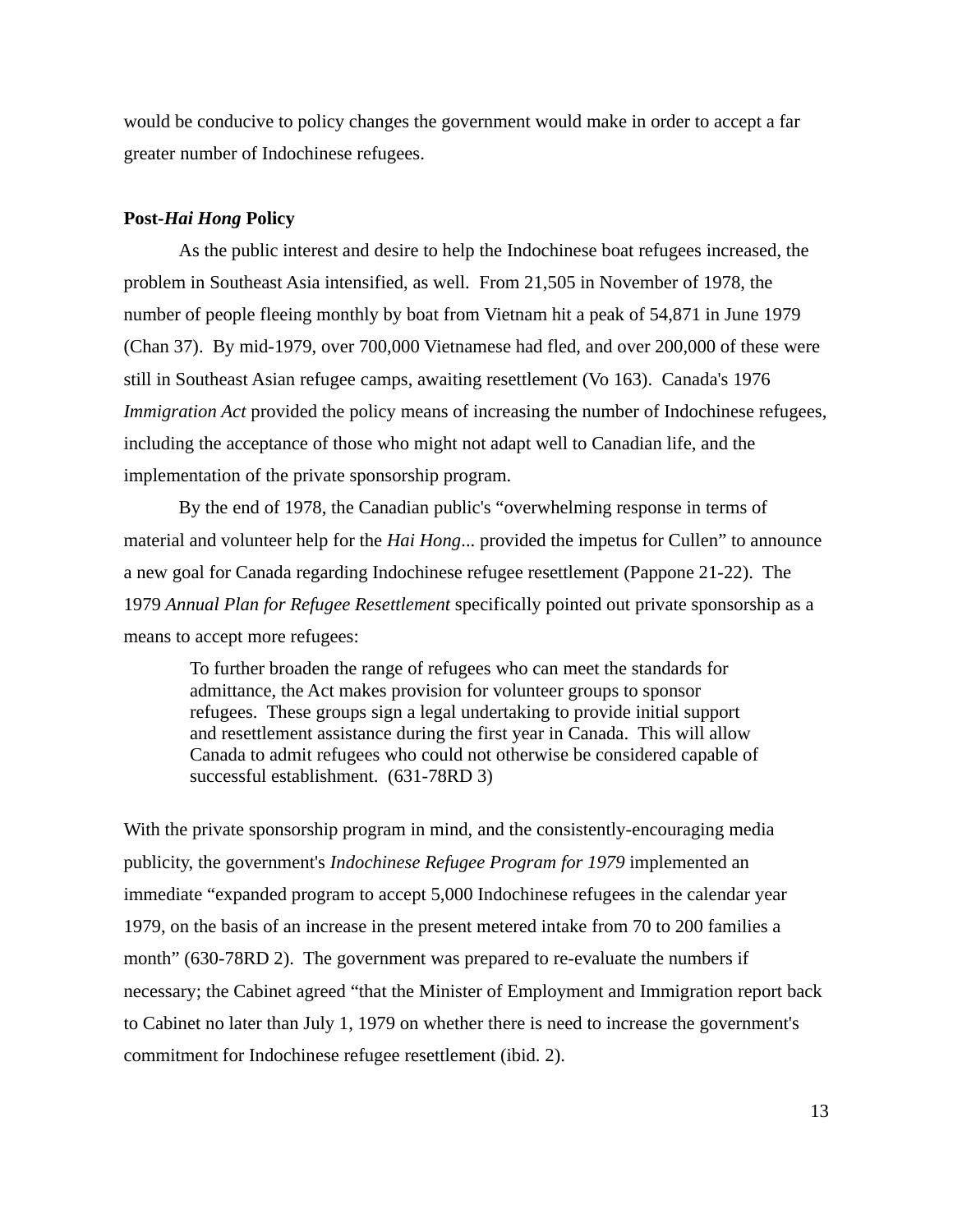In a February 1979 Gallup poll, "when Canadians were asked their views on tripling of the Indochinese refugee program to 5,000 in 1979, 52% felt that the number was too high, 37% felt that it was about right, and only 7% felt that it was too low" (Memorandum 336-72 7). However, "offers of private sponsorships for the refugees indicated the existence also of a pro-refugee public response, which may have encouraged the Canadian Government to raise its quota in June 1979 to 8,000" (Somerset 110).

Nevertheless, in terms of the scale of the problem, this increase was still not nearly enough, with over 200,000 refugees already awaiting resettlement and the numbers growing daily. Thousands of Canadian applications for private sponsorship were flowing in. Pat Marshall, writing for the Canadian Immigration Historical Society, credits the *Hai Hong* with launching the private sponsorship host program:

In the beginning was the *Hai Hong*, a boat straining under the collective anguish of 2,450 refugees, victims of the communist takeover of South Viet Nam. When Malaysia refused to allow the boat to land, the ensuing standoff attracted world attention to the plight of all Indochinese refugees. Constant media coverage brought the faces of the refugees into all of our homes... By June, 1979... refugee sponsorship by private groups had been made possible. (Marshall 1)

In June 1979, the Liberals lost power, and Joe Clark and the Progressive Conservative party took control of the government. Contrary to a few months earlier, by July 1979, only 38% of Canadians disapproved of accepting more Indochinese refugees, while 52% now approved of admitting more. It is possible that "extensive media coverage of the plight of the 'boat people'... may have helped to awaken a humanitarian response in the general public " (Somerset 110). At this time, with a wide variety of community organizations, from religious groups to bowling clubs, desiring to sponsor refugees, the newly-elected government dramatically increased the quota to 50,000. Apart from the 8,000 already committed to, the government would set up a matching program, allowing up to 21,000 private sponsorships, with one government-sponsored refugee for every privately-sponsored one.

It's not entirely clear why the new Progressive Conservative government increased the Indochinese refugee quota so dramatically. While UN pressure on countries to respond to the crisis likely affected Canada's quotas to some extent, it is also likely that "the fulfilment of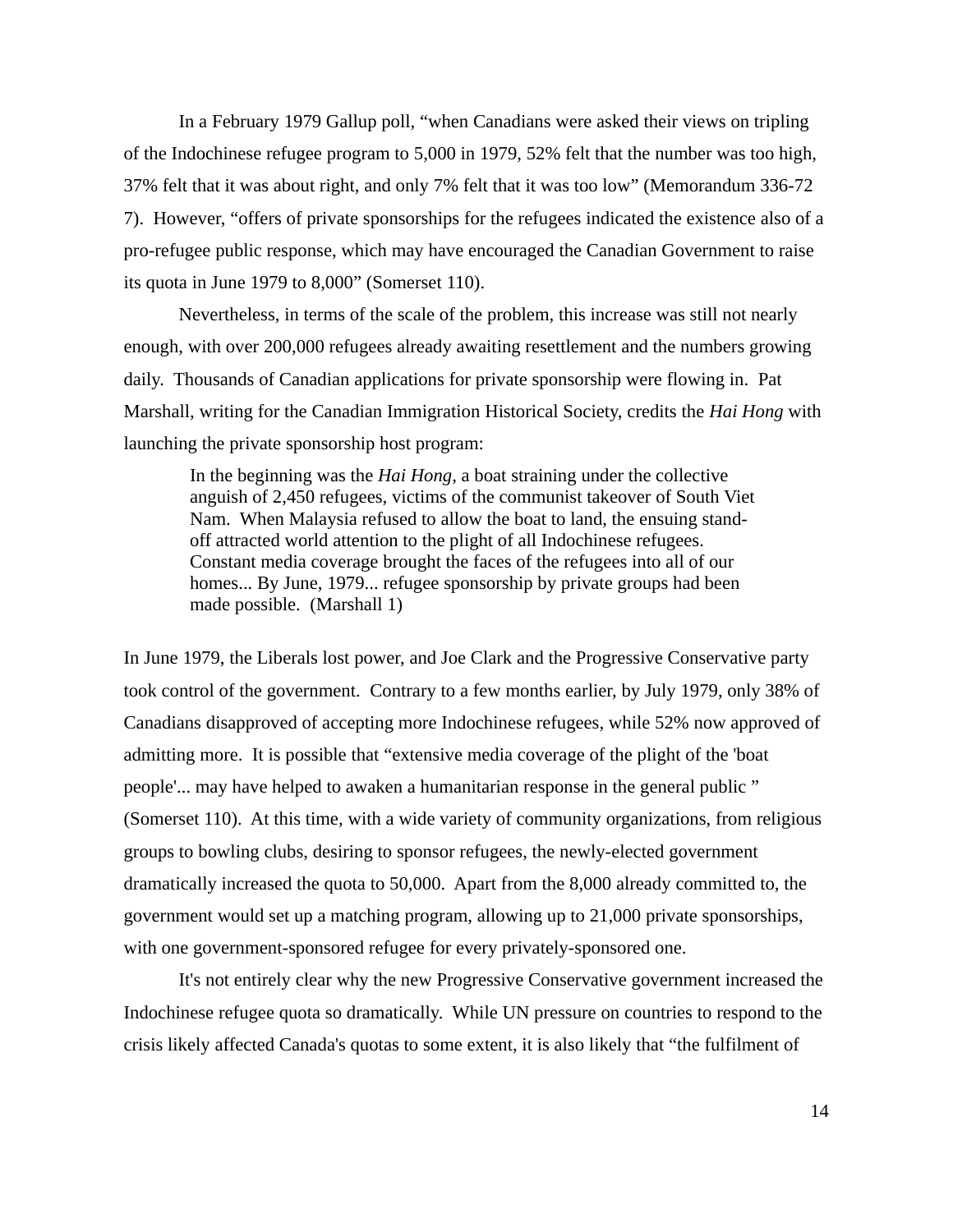Canada's demographic and economic needs justified the increased quota" (Somerset 111). Canada's immigration numbers had fallen over recent years, and the majority of the Vietnamese refugees were young and able to work.

To the government's surprise, the 21,000 privately-sponsored refugee cap was reached after just four months. Controversially, the government decided to keep the quota at 50,000, but remove the matching program, allowing as many private sponsorships as desired up to 50,000, with the government covering any remainder within the quota. The Minister of Employment and Immigration justified this move by stating that exceeding acceptance of 50,000 refugees would "strain the absorptive capacity of Canada in terms of schools, health and medical aid and the ability to successfully integrate these people into Canadian life" (Canada 01/11/79).

The Liberal party returned to power in March 1980. The following month, the government raised the quota once more, to 60,000 total, including another 10,000 guaranteed government-sponsored refugees. Starting in 1979, "in the space of 24 months, more than 60,000 [Indochinese refugees] were taken in – most of them Vietnamese – and 34,000 were sponsored personally by Canadians themselves" (Anderssen and Jiménez 1). There was suggestion that this increase was partly due to the fall of the Conservative government, which may have been affected by its handling of the private sponsorship/government matching program. Somerset notes that "the Minister for [Employment] and Immigration, Mr. Atkey, lost his seat in the general election... the constituency he represented... had a high proportion of immigrant residents, suggesting that public reaction to the Government's abandonment of the matching formula was a factor in the defeat of Mr. Atkey" (Somerset 112).

Regardless of the reasons, the dramatic increase from 5,000 to 60,000 in just over a year, coupled with the ongoing number of refugees Canada would accept over the rest of the Indochinese refugee movement, made Canada the country that took in the second largest number of Indochinese refugees in absolute terms, and the most per capita. Of the top resettlement countries, the US accepted 1.2 million refugees, Canada accepted over 200,000, Australia accepted 180,000, and France accepted 120,000 (Vo 179-198). Canada's commitment to the 604 *Hai Hong* refugees, and the ensuing public and political will, had opened the door to helping thousands more.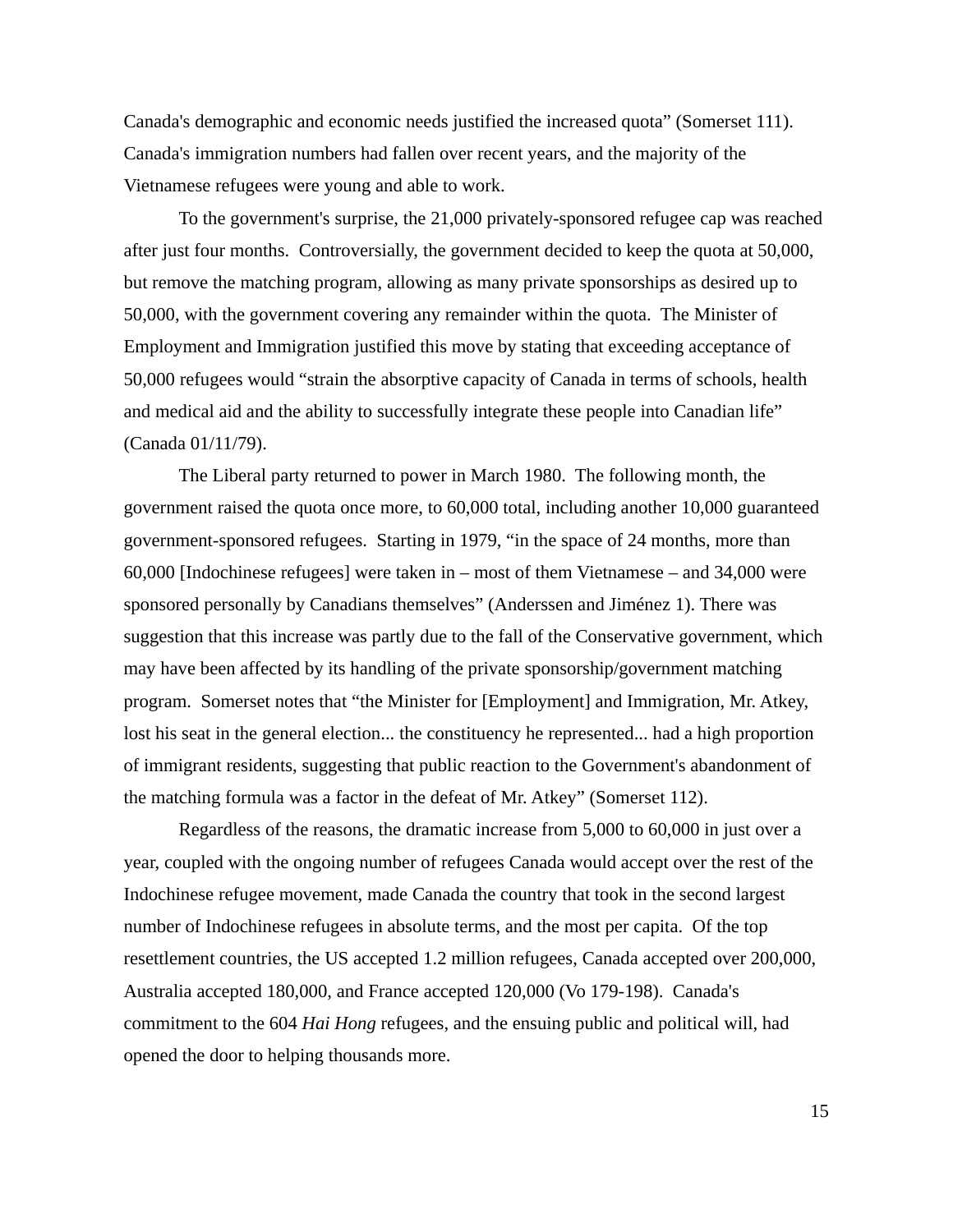## **Conclusion**

Canada's reaction to the *Hai Hong* incident shows the impact a single focused episode within an overwhelming crisis can have, if it captures media and public attention. We see Québec using its new immigration selection powers to take a leadership role within Canada, and Canada taking an international leadership role on the Indochinese refugee crisis. The *Hai Hong* issue set off a massive private sponsorship movement in Canada, which led to largescale implementation of Canada's new refugee policy. After several years of taking very little action on the Indochinese refugee movement, the impetus provided by the *Hai Hong* resulted in Canada taking the largest number of Indochinese refugees per capita in the world.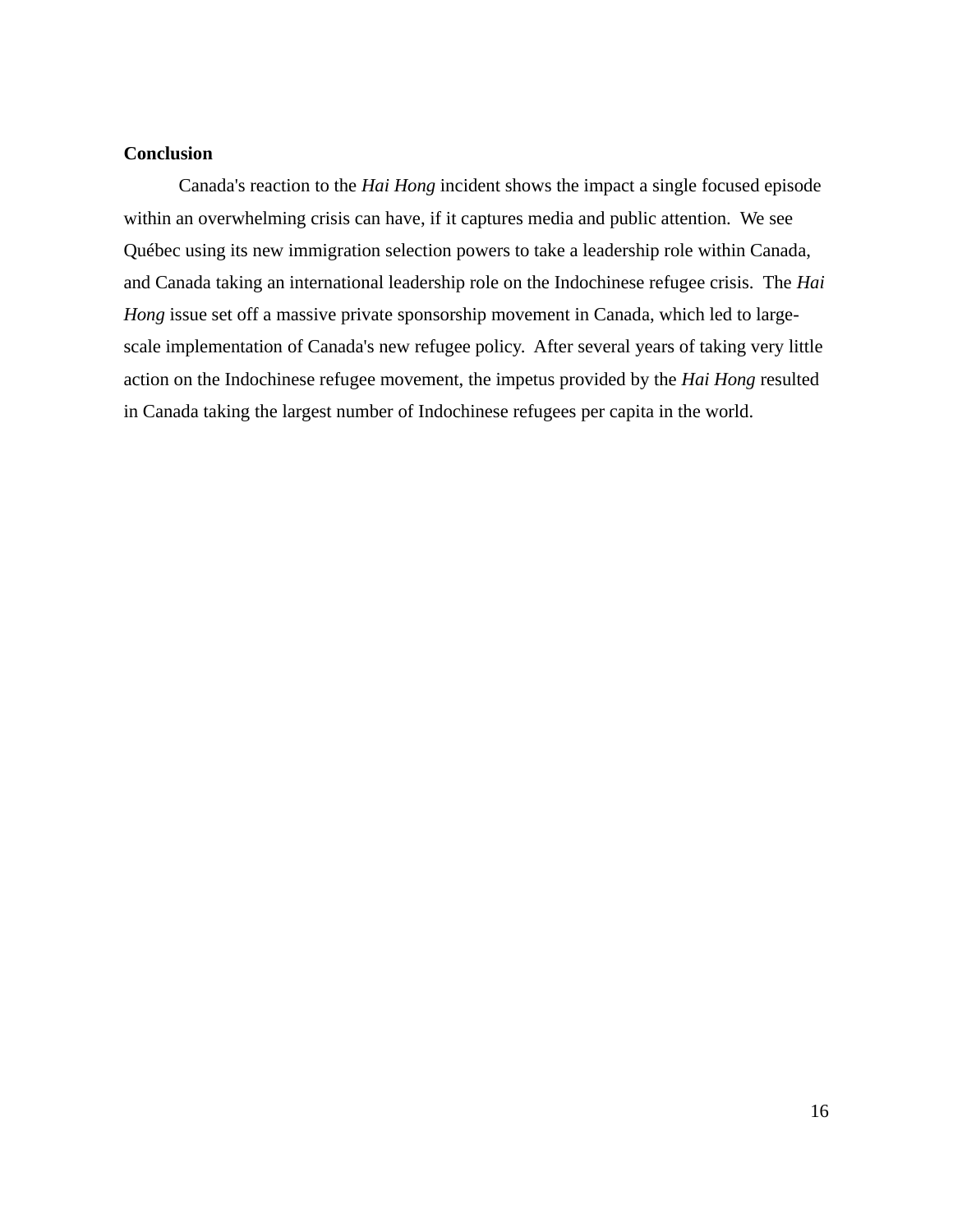#### Works Cited

- Anderssen, Erin and Marina Jiménez. "Summer of Love." 2004, July 03. *The Globe and Mail* (Toronto).
- Canada, House of Commons, Issue No. 1, 1 November 1979. Minutes of the Proceedings and Evidence of the Standing Committee on Labour, Manpower and Immigration.
- "Canada first to offer haven." 1978, November 11. *The Toronto Sun* (Toronto).
- Canadian Press. "Alberta's refugee policy called racist." 1978, December 04. *Ottawa Journal* (Ottawa).
- Canadian Press (CP). "Ottawa may allow some in Canada." 1978, November 15. *The Gazette* (Montréal).
- Canadian Press. "Vietnamese with vars refugees." 1978, November 16. *Teletype*.
- Chan, Yuk Wah, ed. *The Chinese/Vietnamese Diaspora: Revisiting the boat people*. Routledge: London, 2011.
- Chénier-Cullen, Nicole. *I Found My Thrill on Parliament Hill*. iUniverse, Inc.: Bloomington, 2009.
- Cullen, Bud. "Memorandum to the Cabinet: Democratic Kampuchea Human Rights and Refugees. Cabinet document: 305-78MC. 1978, June 08.
- Davies, Sara E. *Legitimising Rejection: International Refugee Law in Southeast Asia.* Martinus Nijhoff Publishers: Leiden, 2008.
- Editorial. "Asian refugees must be helped." 1978, November 15. *The Toronto Star*  (Toronto).
- Editorial. "At our own door." 1978, December 06. *The Globe and Mail* (Toronto).
- Gazette News Services. "Malaysia ignores appeals for refugee ship." 1978, November 16. *The Gazette* (Montréal).
- Iken, Katja. "Gestrandete der Apokalypse." 2008, December 01. *Der Spiegel* (Germany).
- "Indochinese Refugee Program 1979." Cabinet document. 1978, December 18.
- Jaremko, Gordon. "Hospitality took back seat to cash." 1978, December 05. *The Guardian* (Charlottetown).
- Knowles, Valerie. *Strangers at our Gates: Canadian Immigration and Immigration Policy 1540-2006*. Dundurn Press: Toronto, 2007.